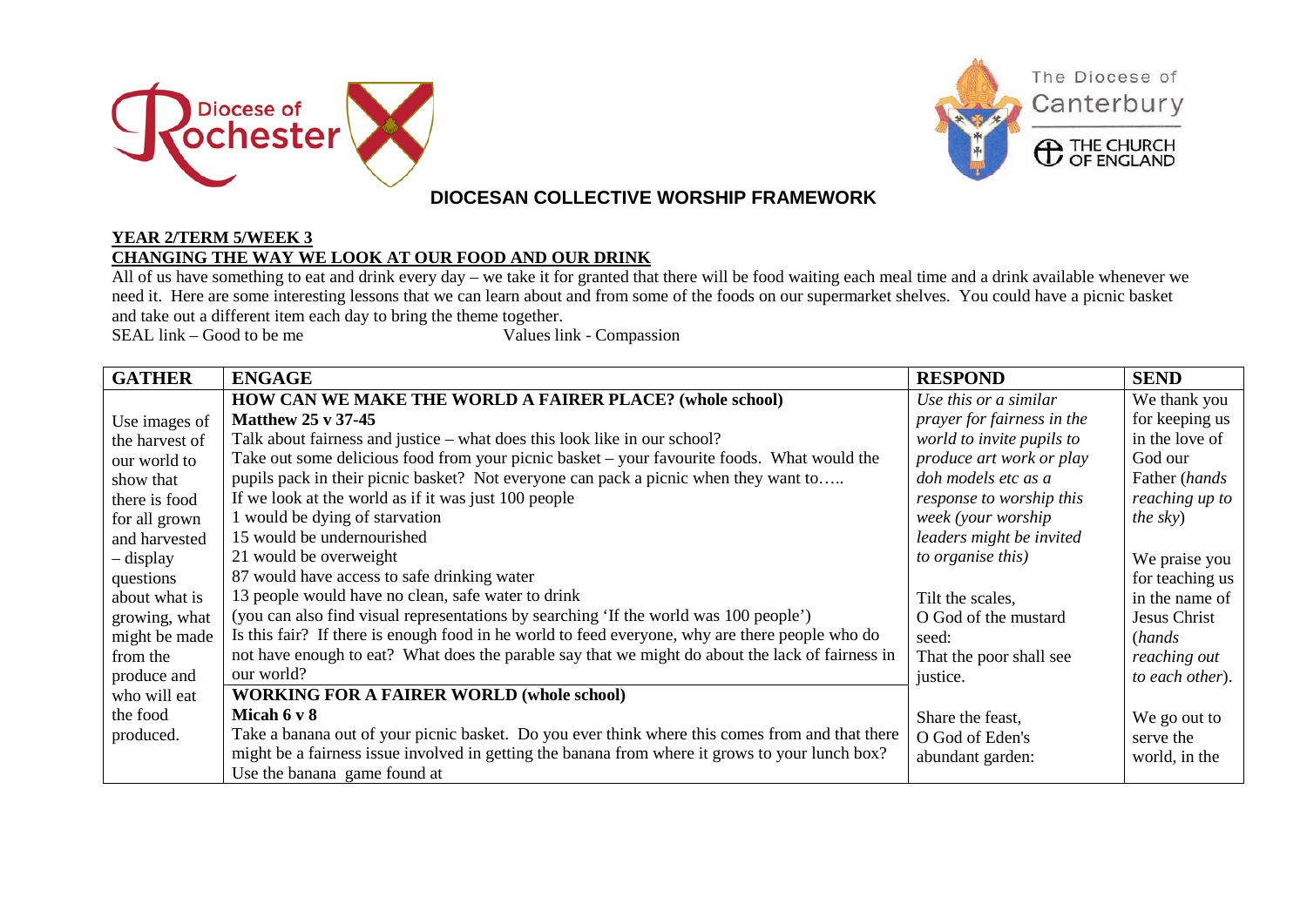



The Diocese of Canterbury

**ED** THE CHURCH

## **DIOCESAN COLLECTIVE WORSHIP FRAMEWORK**

| As the week     | http://www.fairtrade.org.uk/includes/documents/cm_docs/2011/                                        | That each crop may fetch    | power of the       |
|-----------------|-----------------------------------------------------------------------------------------------------|-----------------------------|--------------------|
| progresses,     | T/TAB_activity_sheets_1_Part3a%28Banana_Game%29.pdf                                                 | a fair price.               | <b>Holy Spirit</b> |
| show images     | Help pupils to think about the fact that what we eat and how we shop for it might affect someone    |                             | (all point         |
| of the sorts of | else across the world. The Bible has a lot to say about treating all people fairly especially those |                             | towards the        |
| delicious       | who do not have the power to change their own lives. The prophets in the Old Testament warned       | Upset the tables,           | <i>door</i> )      |
| meals we        | the people of Israel to treat their neighbours with justice. Jesus' Golden Rule about loving your   | O God of the upside-        |                    |
| might eat.      | neighbour as yourself also encapsulates this sense of justice for everyone.                         | down Kingdom:               | to make the        |
|                 | <b>FAITH IN ACTION (whole school)</b>                                                               | That the least can benefit  | world a fairer     |
| Encourage       | Romans $15 \text{ v } 13$                                                                           | from their trade.           | place              |
| pupils to       | Take a tin of Heinz soup out of your picnic basket and say you are going to take a stove so that    |                             |                    |
| spend the time  | you can heat it up for your picnic. Henry Heinz was a Christian who started to grow food in his     |                             |                    |
| being thankful  | family garden and then put it into clean glass bottles and said that people could have their money  | Open our eyes,              |                    |
| that we live in | back if they were not happy with his food. Food production at the time was not always clean and     | O God of life in all its    |                    |
| the 'fair' (or  | hygienic and people could not trust where their food came from. He believed that customers          | fullness:                   |                    |
| abundant) part  | should trust him in the same way that he trusted in God. He wanted to make sure that he was         | That we may learn to        |                    |
| of our world    | being fair to the people who put their trust in his products. Laws were introduced based on         | walk the way of your son    |                    |
|                 | Henry's way of being fair to those who trusted his guarantees. As a result, we know that we can     | tilting, sharing, upsetting |                    |
|                 | trust that our food is safe to eat.                                                                 | this world                  |                    |
|                 | Who or what do we trust? – why and how?                                                             |                             |                    |
|                 | THE WATER OF LIFE (class of key stage worship)                                                      |                             |                    |
|                 | <b>John 4 v 14</b>                                                                                  | Not satisfied               |                    |
|                 | Take a bottle of water from your picnic basket.                                                     | until the products we       |                    |
|                 | Jesus talked about the importance of water – he also spoke about how he can provide a water         | bring to our table          |                    |
|                 | which will mean that we never have to be thirsty again (spiritual water and spiritual refreshment). | Give a better deal, to all  |                    |
|                 | Share a drink of water with the class – talk about the importance of drinking water and the         | who hunger for one.         |                    |
|                 | importance of that water being clean. Show some water which is obviously dirty. Would pupils        | In His name, Amen.          |                    |
|                 | drink this? Why not? Explain that many children have no choice - it is dirty water or no water.     |                             |                    |
|                 | Look at the picture                                                                                 | (prayer for Fairtrade       |                    |
|                 | http://www.christianaid.org.uk/getinvolved/communitypartnership/ethiopia-water-action-              |                             |                    |